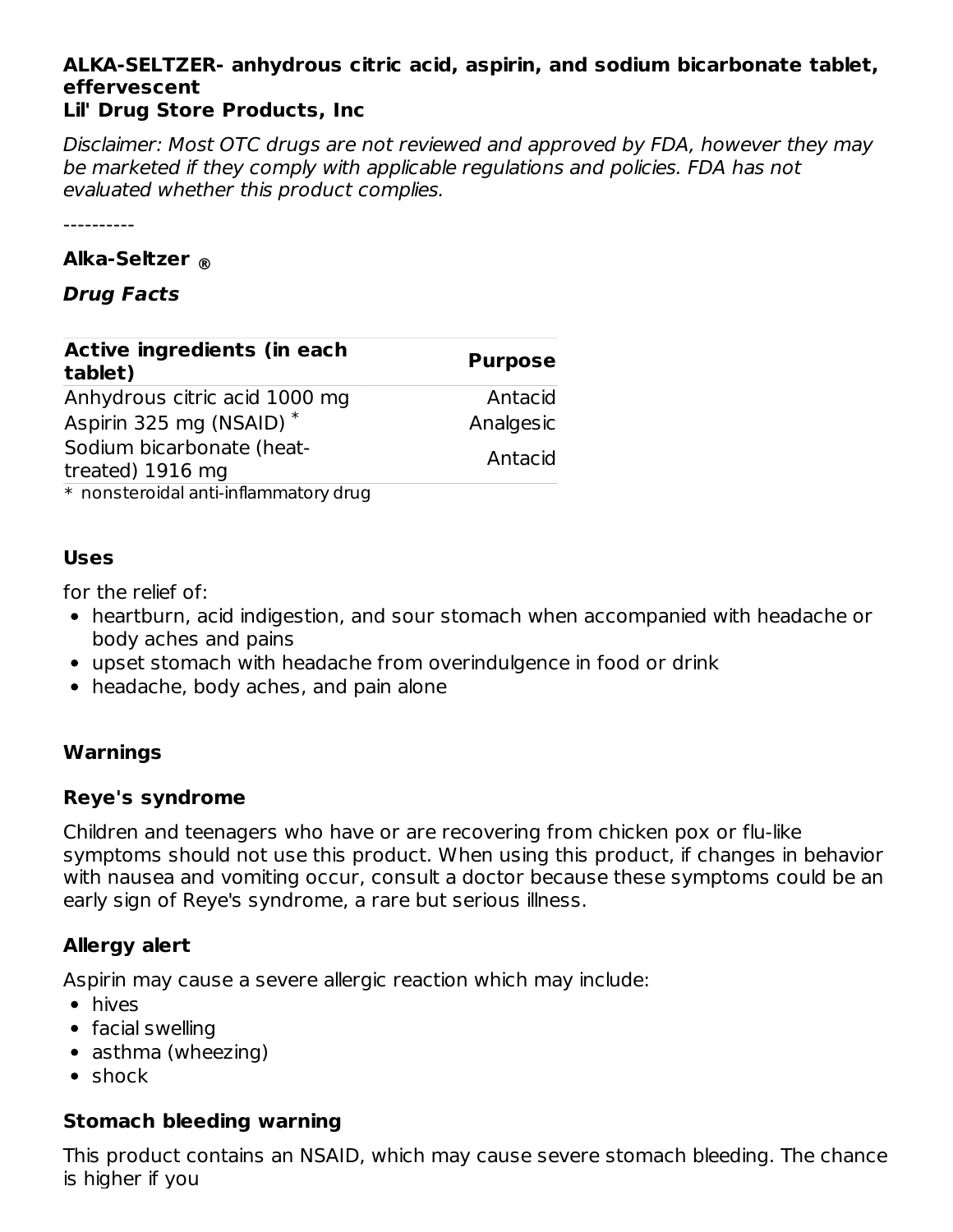- is higher if you • are age 60 or older
- have had stomach ulcers or bleeding problems
- take a blood thinning (anticoagulant) or steroid drug
- take other drugs containing prescription or nonprescription NSAIDs (aspirin, ibuprofen, naproxen, or others)
- have 3 or more alcoholic drinks every day while using this product
- take more or for a longer time than directed

**Do not use** if you are allergic to aspirin or any other pain reliever/fever reducer

#### **Ask a doctor before use if**

- stomach bleeding warning applies to you
- you have a history of stomach problems, such as heartburn
- you have high blood pressure, heart disease, liver cirrhosis, or kidney disease
- you are taking a diuretic
- you have asthma
- you have a sodium-restricted diet

## **Ask a doctor or pharmacist before use if you are**

- presently taking a prescription drug. Antacids may interact with certain prescription drugs.
- taking a prescription drug for diabetes, gout, or arthritis

## **When using this product do not exceed recommended dosage**

## **Stop use and ask a doctor if**

- an allergic reaction occurs. Seek medical help right away.
- you experience any of the following signs of stomach bleeding
	- feel faint
	- vomit blood
	- have bloody or black stools
	- have stomach pain that does not get better
- symptoms get worse or last more than 10 days
- redness or swelling is present
- ringing in the ears or a loss of hearing occurs
- new symptoms occur

#### **If pregnant or breast-feeding,** ask a health professional before use. **It is especially important not to use aspirin during the last 3 months of pregnancy unless definitely directed to do so by a doctor because it may cause problems in the unborn child or complications during delivery.**

**Keep out of reach of children.** In case of overdose, get medical help or contact a Poison Control Center right away.

## **Directions**

• fully dissolve 2 tablets in 4 ounces of water before taking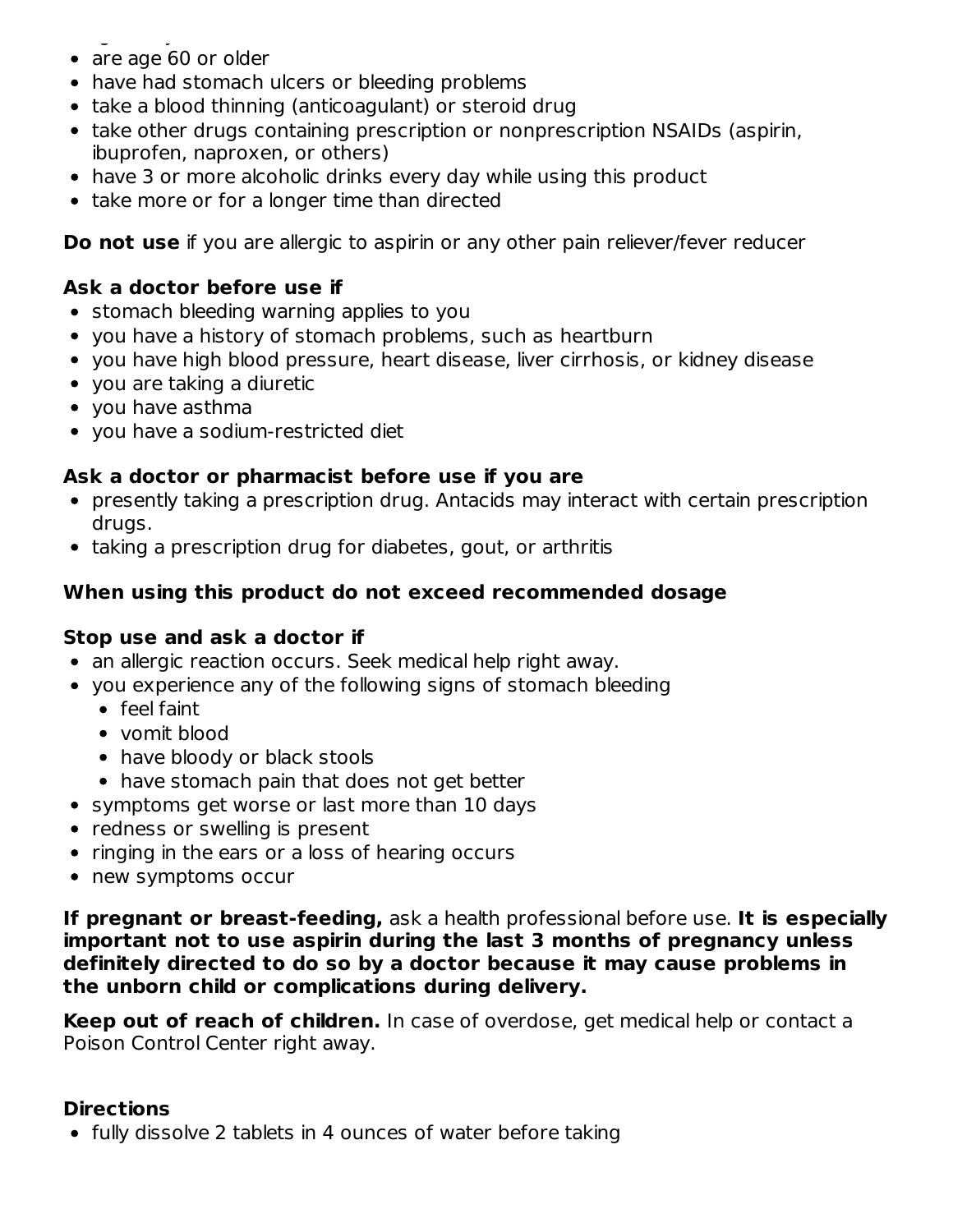| adults and children 12<br>years and over | 2 tablets every 4<br>hours, or as directed<br>by a doctor         | do not exceed 8<br>tablets in 24 hours |
|------------------------------------------|-------------------------------------------------------------------|----------------------------------------|
| adults 60 years and<br>over              | $\vert$ 2 tablets every 4<br>hours, or as directed<br>by a doctor | do not exceed 4<br>tablets in 24 hours |
| children under 12<br>years               | consult a doctor                                                  |                                        |

#### **Other information**

- **each tablet contains:** sodium 567 mg
- **•** store at room temperature. Avoid excessive heat.
- Alka-Seltzer® in water contains principally the antacid sodium citrate and the analgesic sodium acetylsalicylate

#### **Inactive ingredients**

none

#### **Questions or comments?**

**1-800-986-0369** (Mon - Fri 9AM - 5PM EST) or www.alkaseltzer.com

## **PRINCIPAL DISPLAY PANEL - 2 Tablet Pouch Carton**

#### **See new warnings information**

## **Alka-Seltzer** ®

Anhydrous Citric Acid/Antacid Aspirin ( **NSAID**)/Analgesic Sodium Bicarbonate/Antacid

## **FAST**

**RELIEF OF: Acid Indigestion Upset Stomach Heartburn with Headache Body Aches**

## **ORIGINAL**

**2 EFFERVESCENT TABLETS**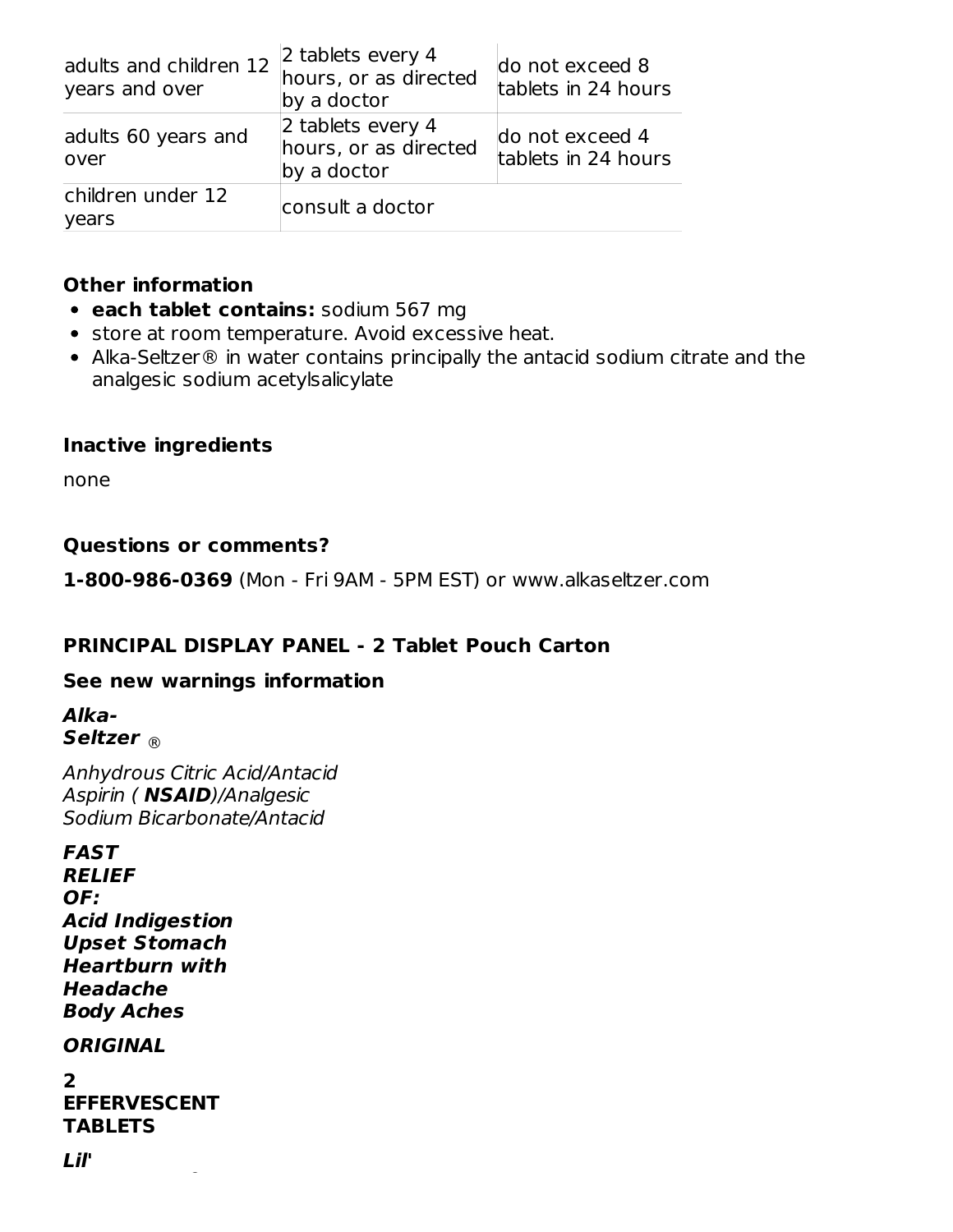**Drug Store ®**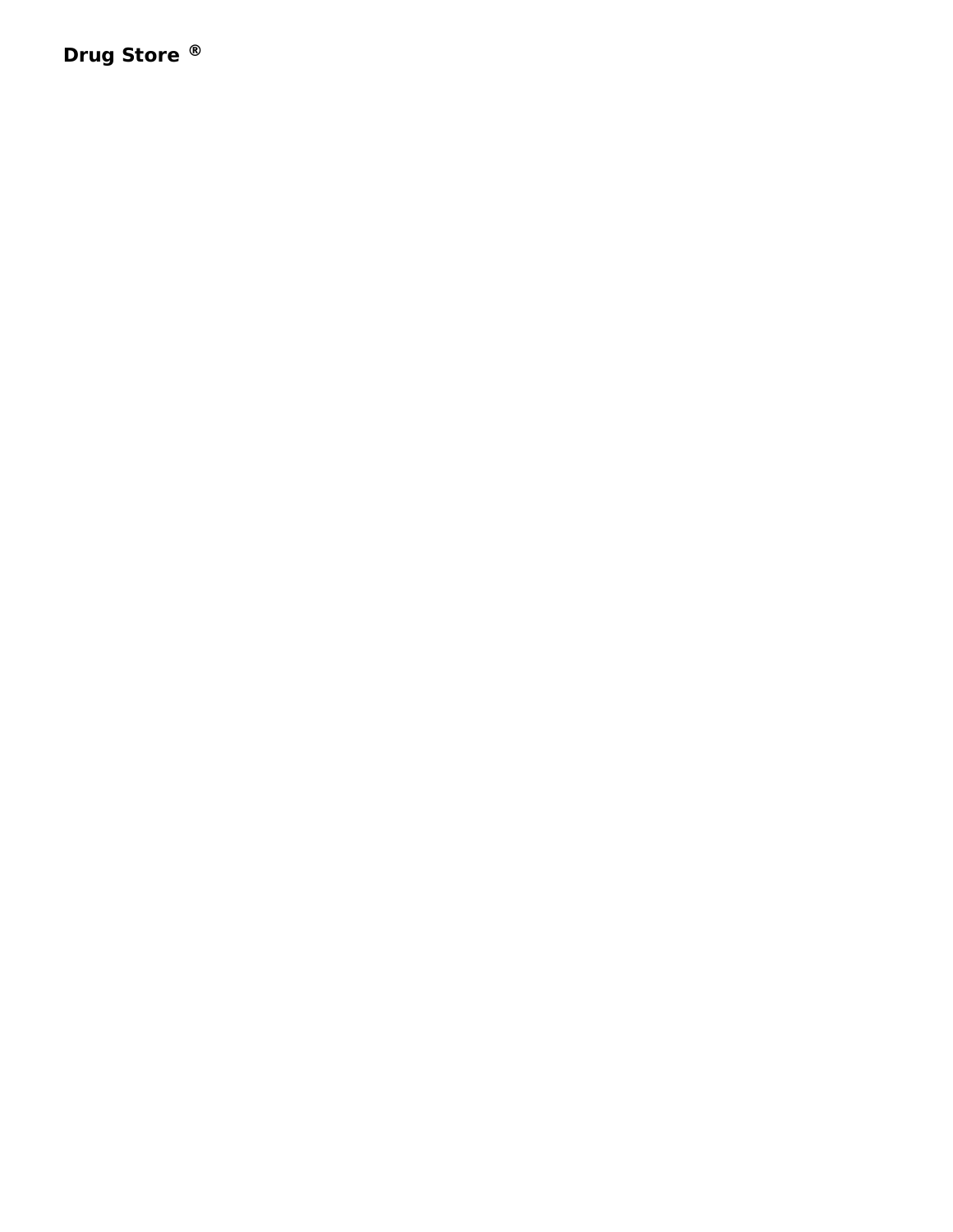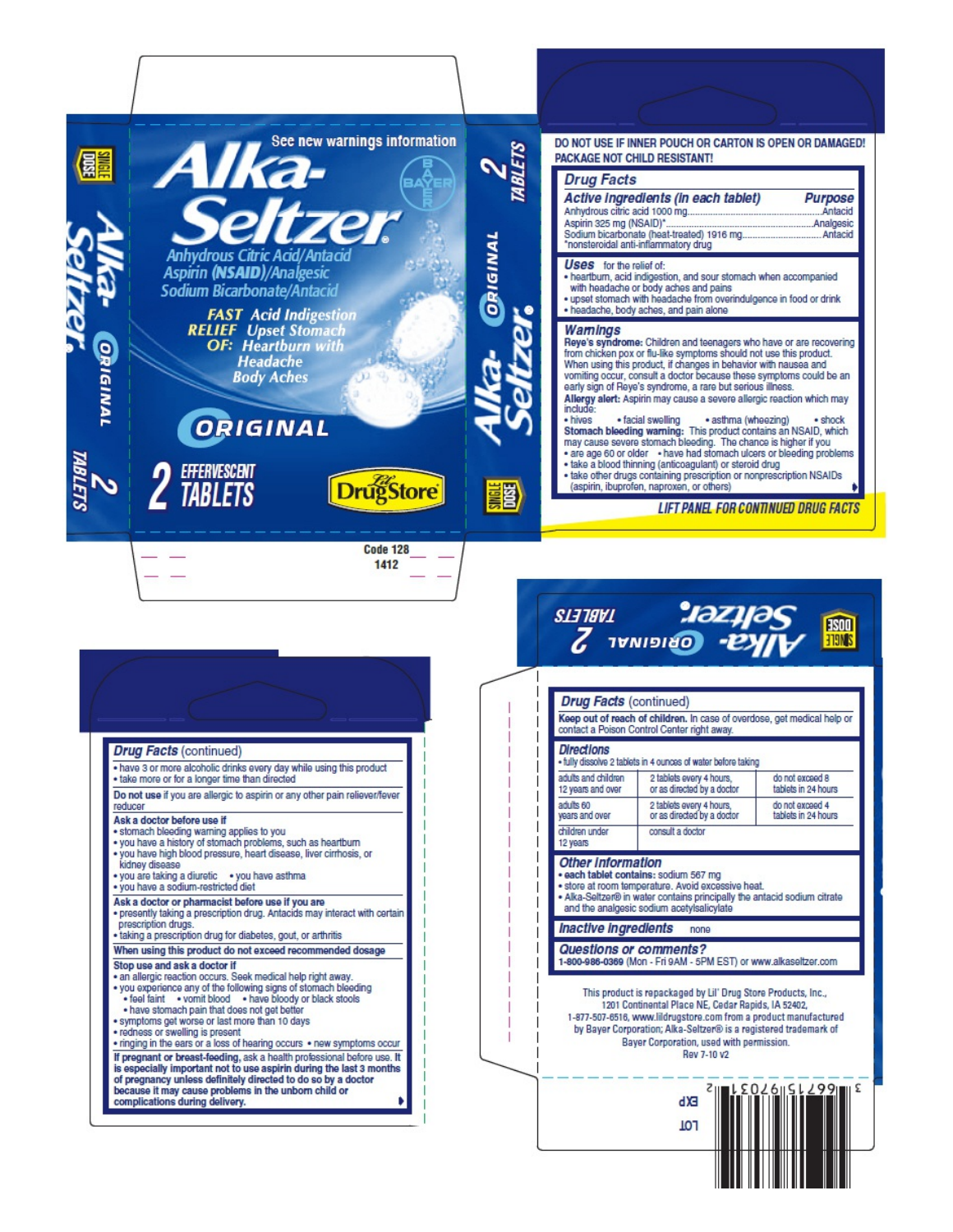# **ALKA-SELTZER**

anhydrous citric acid, aspirin, and sodium bicarbonate tablet, effervescent

|               | <b>Product Information</b>                                                                  |                |                                         |                     |             |                                       |                                    |                                     |
|---------------|---------------------------------------------------------------------------------------------|----------------|-----------------------------------------|---------------------|-------------|---------------------------------------|------------------------------------|-------------------------------------|
|               | <b>HUMAN OTC DRUG</b><br>NDC:66715-9703<br><b>Product Type</b><br><b>Item Code (Source)</b> |                |                                         |                     |             |                                       |                                    |                                     |
|               | <b>Route of Administration</b>                                                              |                | ORAL                                    |                     |             |                                       |                                    |                                     |
|               |                                                                                             |                |                                         |                     |             |                                       |                                    |                                     |
|               | <b>Active Ingredient/Active Moiety</b>                                                      |                |                                         |                     |             |                                       |                                    |                                     |
|               |                                                                                             |                | <b>Ingredient Name</b>                  |                     |             |                                       | <b>Basis of</b><br><b>Strength</b> | <b>Strength</b>                     |
|               | ANHYDROUS CITRIC ACID (UNII: XF417D3PSL) (ANHYDROUS CITRIC ACID -<br>UNII: XF417D3PSL)      |                |                                         |                     | <b>ACID</b> | <b>ANHYDROUS CITRIC</b>               | 1000 mg                            |                                     |
|               | ASPIRIN (UNII: R16CO5Y76E) (ASPIRIN - UNII:R16CO5Y76E)                                      |                |                                         |                     |             | <b>ASPIRIN</b>                        |                                    | 325 mg                              |
|               | SODIUM BICARBONATE (UNII: 8MDF5V39QO) (BICARBONATE ION -<br>UNII: HN1Z RA3Q20)              |                |                                         |                     |             | <b>SODIUM</b><br><b>BICARBONATE</b>   |                                    | 1916 mg                             |
|               |                                                                                             |                |                                         |                     |             |                                       |                                    |                                     |
|               | <b>Product Characteristics</b>                                                              |                |                                         |                     |             |                                       |                                    |                                     |
|               | Color                                                                                       |                | white                                   | <b>Score</b>        |             |                                       | no score                           |                                     |
| <b>Shape</b>  |                                                                                             | <b>ROUND</b>   | <b>Size</b>                             |                     |             | 14 <sub>mm</sub>                      |                                    |                                     |
| <b>Flavor</b> |                                                                                             |                |                                         | <b>Imprint Code</b> |             |                                       | Alka; Seltzer                      |                                     |
|               | <b>Contains</b>                                                                             |                |                                         |                     |             |                                       |                                    |                                     |
|               |                                                                                             |                |                                         |                     |             |                                       |                                    |                                     |
|               | <b>Packaging</b>                                                                            |                |                                         |                     |             |                                       |                                    |                                     |
| #             | <b>Item Code</b>                                                                            |                | <b>Package Description</b>              |                     |             | <b>Marketing Start</b><br><b>Date</b> |                                    | <b>Marketing End</b><br><b>Date</b> |
| 1             | NDC:66715-<br>9703-1                                                                        | 1 in 1 CARTON  |                                         |                     | 01/01/2000  |                                       | 08/05/2024                         |                                     |
| 1             |                                                                                             | Product        | 2 in 1 POUCH; Type 0: Not a Combination |                     |             |                                       |                                    |                                     |
| 2             | NDC:66715-<br>9703-2                                                                        | 2 in 1 CARTON  |                                         |                     | 01/01/2000  |                                       |                                    |                                     |
| 2             |                                                                                             | Product        | 2 in 1 POUCH; Type 0: Not a Combination |                     |             |                                       |                                    |                                     |
| 3             | NDC:66715-<br>9703-0                                                                        | 15 in 1 CARTON |                                         |                     | 01/01/2000  |                                       | 12/31/2018                         |                                     |
| 3             |                                                                                             | Product        | 2 in 1 POUCH; Type 0: Not a Combination |                     |             |                                       |                                    |                                     |
| 4             | NDC:66715-<br>9703-3                                                                        | 2 in 1 CARTON  |                                         |                     | 01/29/2021  |                                       |                                    |                                     |
| 4             |                                                                                             | Product        | 2 in 1 POUCH; Type 0: Not a Combination |                     |             |                                       |                                    |                                     |
|               |                                                                                             |                |                                         |                     |             |                                       |                                    |                                     |
|               |                                                                                             |                |                                         |                     |             |                                       |                                    |                                     |
|               |                                                                                             |                |                                         |                     |             |                                       |                                    |                                     |
|               | <b>Marketing Information</b><br><b>Marketing</b>                                            |                | <b>Application Number or Monograph</b>  |                     |             | <b>Marketing Start</b>                |                                    | <b>Marketing End</b>                |